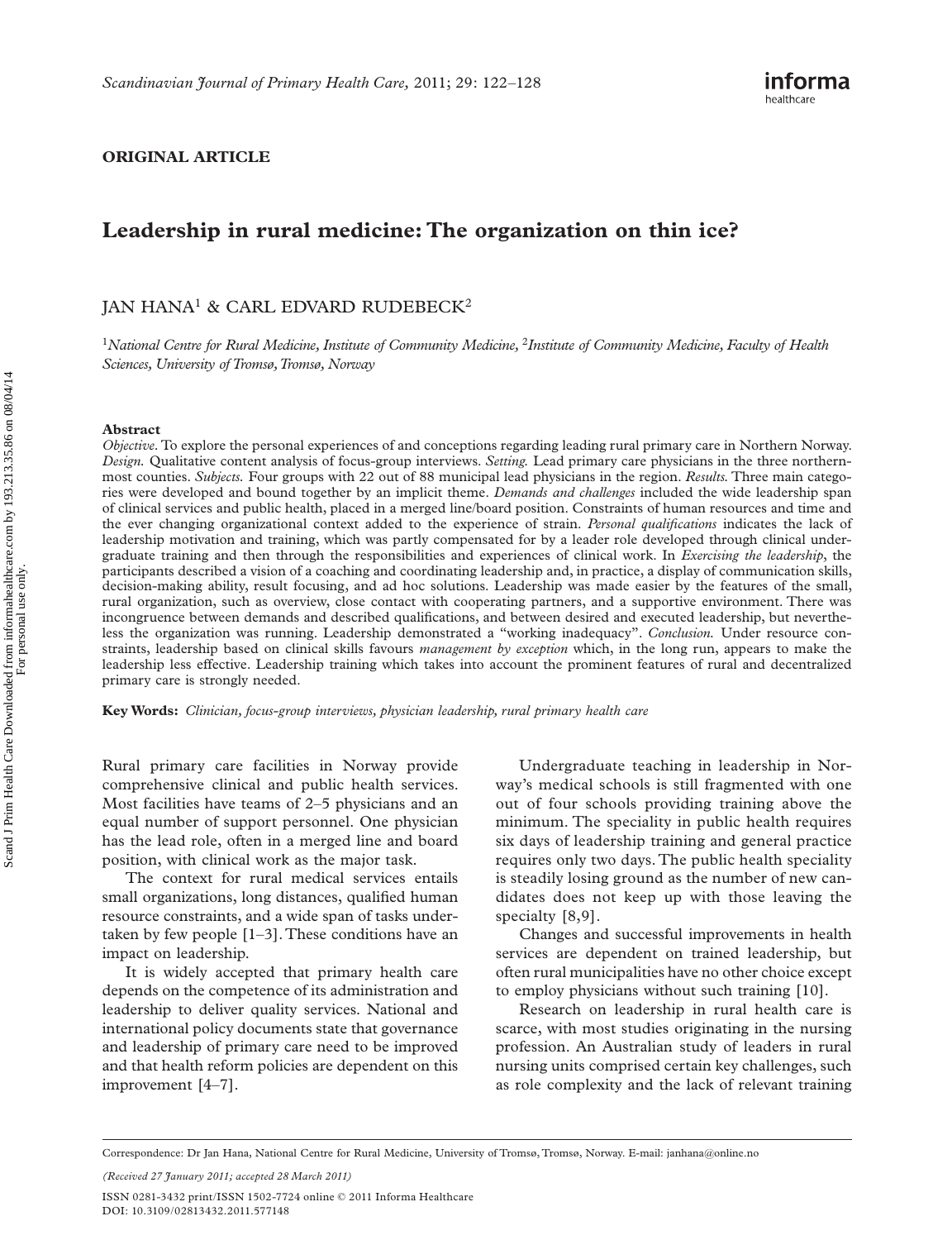Leadership in rural medicine has not been much studied. This does not reflect its importance for delivering quality services.

- There is incongruence between demands, qualifications, and practices of leadership.
- The rural context forces the use of less effective leadership styles.
- The improvement of this leadership must be built on training tailored to the setting and must be rooted in clinical practice.

and support [11]. Finnish health centre studies emphasize the need for effective management to solve problems of information exchange and collaboration, physician shortage linked to management, and management differences between large and small health centres  $[12-14]$ . More researchbased knowledge is needed to define the role of rural lead physicians and to provide a basis for training. This study aims at exploring this group's experiences of, and conceptions regarding, rural medical leadership.

### **Material and methods**

A qualitative approach using focus-group interviews was chosen, as the dynamics of these groups facilitate interaction between the collective experiences, knowledge, and opinions of participants  $[15-17]$ .

### *Participants*

Lead primary care physicians in North Norway were invited to participate. Four groups were purposely planned to cover all three counties. Experienced and inexperienced physicians were included. The invitation covered study background, questions to be discussed, confidentiality, and practical issues. A total of 22 (25%) self-selected, lead physicians out of 88 were included, four females and 18 males, corresponding to gender distribution in the region. The groups had three, four, six, and nine participants. An additional 10 (three females) physicians responded positively but could not participate for practical reasons and one male expressed no interest. The participants 'experience of medical leadership ranged from a few months to 30 years.

### *Group interviews*

Semi-structured interviews were undertaken. The discussions followed an interview guide (Table I)

#### Table I. Key questions.

Key questions in interview guide:

- *Tell us about your work as a lead physician.*
- *What are the important elements of the lead role?*
- *What leadership behaviour and tools are you practicing and using?*
- *What conditions are needed for improvement of the leadership?*

and lasted  $1-2$  hours. All discussions were led by JH, a practising GP with long leadership experience in the region, and an assistant. The interviews were taped and transcribed verbatim and were judged to provide sufficiently rich and varied material for the analysis.

## *Analysis*

The verbatim transcribed interviews were analysed using qualitative content analysis  $[15-18]$ . The texts were initially read to become familiar with the content. Meaning units were then identified, condensed, abstracted, and labelled with a code. Based on their similarities and differences, the codes were first sorted into preliminary subcategories and categories, and then, after continuing comparisons, into definite ones. Finally, after reading the categories as a whole, a general theme emerged [17] (Table II).

Codings and categorizations were first made individually by the two authors, and then tried and decided upon in cooperation. The theme was the fruit of a discussion continued throughout the later part of the process.

### **Results**

Three main categories with subcategories, reflecting the experiences and conceptions of the participating lead physicians, were developed: *Demands and chal*lenges, Personal qualifications, and *Exercising the leadership*. These categories were held together by the theme " *Working inadequacy*" .

### *Demands and challenges*

*The leadership span.* The leadership had a wide span, covering both clinical services and public health:

*I think very few are able to be a GP, a line manger, a public health offi cer, infl uence upwards and downwards at all levels in the municipality … very few can manage that....* (Gr1p8)

*Resource constraints.* Resource constraints affected leadership. Patients and calls had first priority. Major concerns were time and vacancies. Vacancies resulted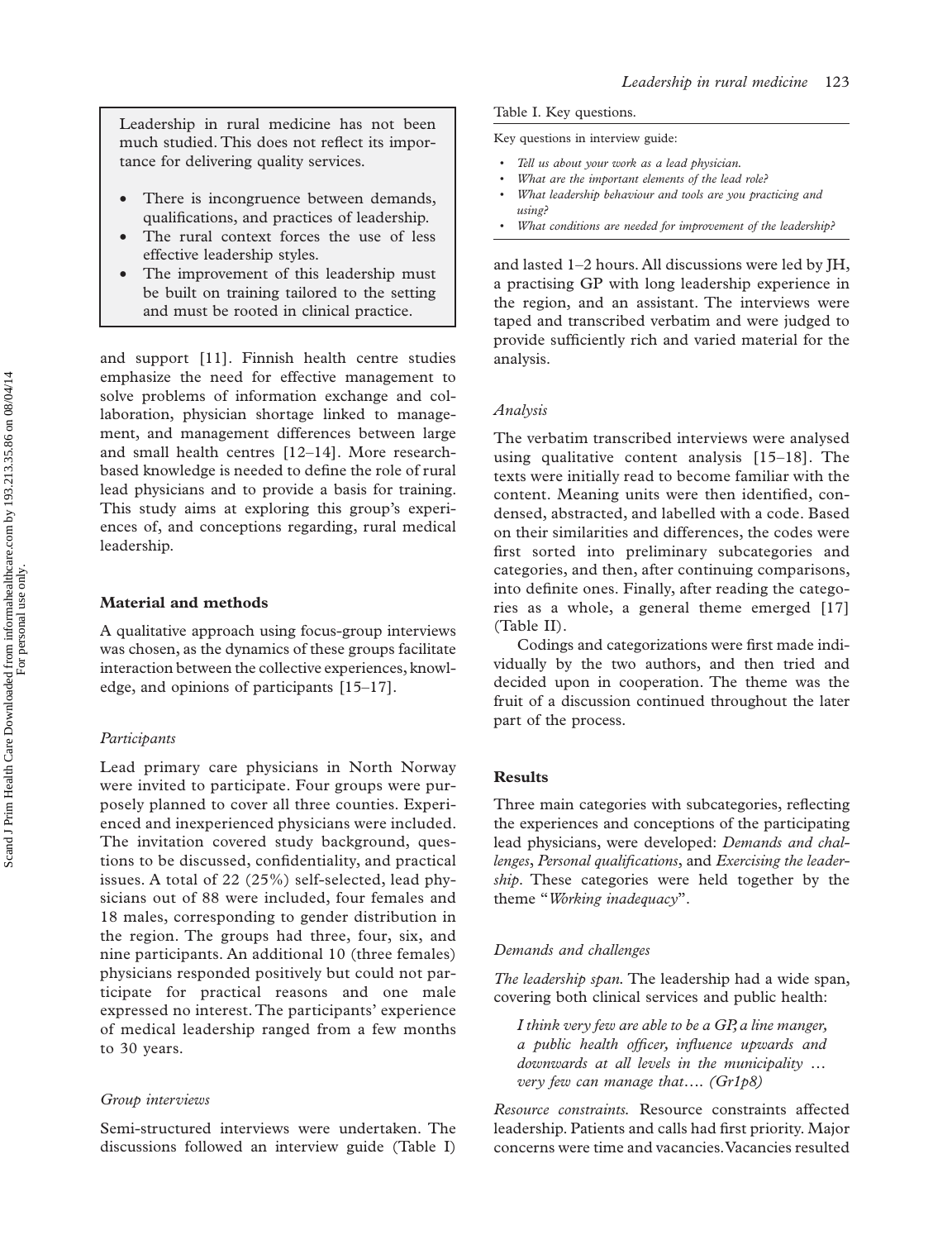### 124 *J. Hana & C. E. Rudebeck*

Table II. Content analysis *example* matrix.

| Meaning units                                                | Codes      | Subcategories  | Categories             | Theme              |
|--------------------------------------------------------------|------------|----------------|------------------------|--------------------|
| "I want me out of line eadership that is<br>not doctor work" |            |                |                        |                    |
| "too much demands from my superiors in                       |            |                |                        |                    |
| the line."                                                   |            |                |                        |                    |
|                                                              | Line/board |                |                        |                    |
|                                                              | position   |                |                        |                    |
| "I want to be at the level where things                      |            | The leadership |                        |                    |
| happen. Up there, in the board,                              |            | span           | Demands and challenges |                    |
| NOTHING happens"                                             |            |                |                        | Working inadequacy |
| "I think very few are able to be a GP, a line                |            |                |                        |                    |
| manger, a public health officer,  very                       |            |                |                        |                    |
| few can manage that"                                         |            |                |                        |                    |

in more calls and clinical work and less time for leadership:

*…leadership, clinician, public health offi cer AND the BIGGEST problem … we have no time to do all this. It is just not possible. (Gr4p21)* 

*…the time available is extremely dependent on how many doctors present …short periods I am alone …(Gr2p5)* 

Time shortages tended to make even major decisions half-hearted and last-minute:

*…what should be my most important job; to push our services forward, create something new, that I*  have to do by a "heel kick".... (G2p14)

*Organizational impact.* The lead physicians felt municipality reorganization often increased the responsibility span by adding new groups of health workers that they had to be responsible for. Additional frequent vacancies at the superior level caused permanent instability:

*…my superior is a teacher, the previous an economist, then a bureaucrat, a doctor, a social worker, a public health nurse … . (Gr1p11)* 

Models and strategies for implementing health legislation and regulations were found to be too much coined by large and urban communities. This imposed much unnecessary administrative work and strained already exhausted resources. Examples were quality development and planning requirements:

*…is about to kill small communities …national level dictates …these systems are to solve urban problems not ours … . (Gr2p5)* 

*…in this small community, I have 7 – 8 under me, about the size of a purseseiner boat [fishing boat], they [on the boat] do not go for training, they do not need frequent meetings with their superiors. Too many stupid things that take my time.... (Gr2p24)* 

### *Personal qualifi cations*

*Motivation.* The reasons for accepting the role varied; either it happened by accident, or there was an implicit demand. The motivation was generally low:

*I became doctor in charge, and like most of us, in fact against my will. (Gr3p4)* 

Those few who were positive from the beginning found it exciting to have the power and authority to make decisions and to motivate others to do a good job:

*…the lead position was vacant 6 months before I took it on, a lot of work to get things going but very exciting, and then I have great support from those in municipality X. (G1p1)* 

*…to me it was great fun to have decisional authority. (G1p2)* 

*Leadership training.* Participants felt they were not prepared for leadership. One had received training at college level and others had had short courses arranged by their municipalities in addition to courses required in their specialization. The latter were claimed to be too much hospital-based, too general, and not relevant for their context:

*…had municipal training but …I am missing leadership tools, how to think, how to perform leadership in my kind of setting ... the training I have had has not been applicable to my reality.... (G4p35)* 

*Building self-confidence*. The interviewed doctors felt that, in addition to building their professional identity, medical training and experience also grounded their leadership competence:

*…clinical work is fundamental to all I do as a leader. (Gr1p12)* 

*…we have a competence for leadership in health care nobody else in the municipality*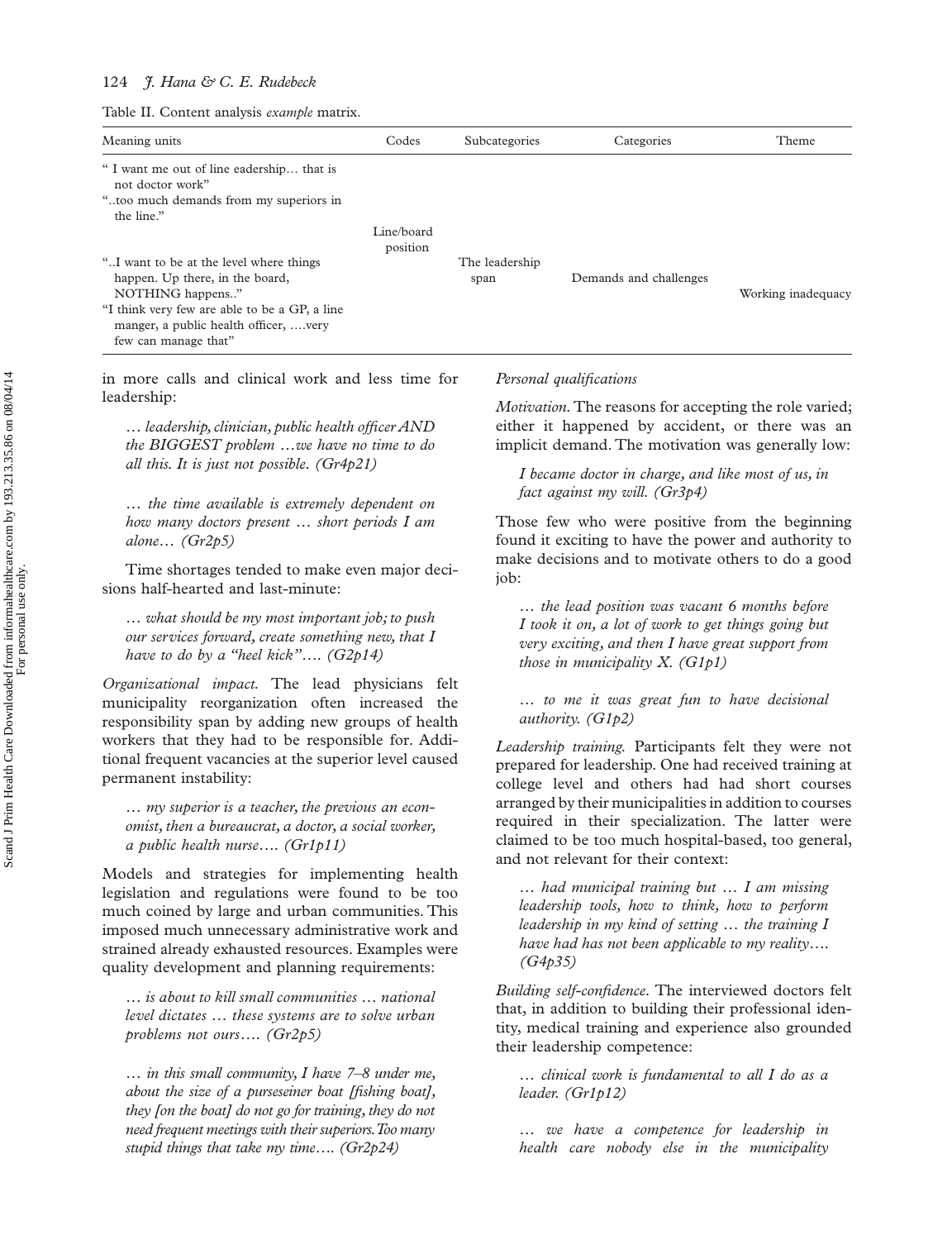*has …we must be conscious of it and proud of it. (Gr1p28)* 

The administrative and political leadership and other cooperating departments strengthened the physicians' self-confidence as leaders by profiting extensively from their professional knowledge:

*…my position in the health care system gives me over time a lot of experience and I become a focal point of information in the system. (Gr2p11)* 

# *Exercising the leadership*

The participants described their leadership practices mostly in general terms and through visions and the ideal situation. Their practical examples of implementation were dominated by administrative procedures.

*Visions.* The lead physicians often described their visions and ideas about their leadership by expressing themselves through "I want to...", "I wish I could...", and "I think that ...". They rejected an autocratic style and supported a coordinating and coaching style:

*…for me leadership is for the team to row the boat in the same direction, coordinate different options of directions and interests. (Gr3p3)* 

*Practising leadership.* Participants did not refer to leadership theories, but rather their own personality and professional training:

*I am very sure that personality, good or bad, means a lot for how leadership roles are formed.... (Gr1p12)* 

*…and as GPs we want progress and results, something that is appreciated in the municipal organization. (Gr4p16)* 

When choosing examples of practical leadership certain areas of clinical interests such as geriatrics, emergency medicine etc. were often mentioned:

*…[leadership wise] …I have done things I have found [professionally] interesting … . (Gr1p5)* 

Proficiency in professional communication was claimed to be transferable to conflict handling and other management situations:

*…hence our profession has many elements of leadership. (Gr3p9)* 

Extensive experience in decision-making and influencing others through clinical work became visible in their role as leaders:

*…they [cooperating partners] have experienced us [as leaders] as result-oriented, decision-oriented* 

*…because of many years as clinicians and public health physicians. (Gr4p25)* 

A wide range of administrative procedures were mentioned as practising leadership, such as budgeting and other aspects of personnel administration, and delegated in different directions:

*I have survived because I have delegated administration upwards and downwards. (Gr2p11)* 

Meetings were described in terms of details, frequency, content (much administration), participants etc., but were not explored specifically from a leadership perspective:

*…quality development workshop some time ago. After that we changed our meeting-structure completely. More regular … . (Gr4p22)* 

*Facilitating the rural context*. The wide range of responsibilities also represented an interesting, professional diversity. The community size provided a good overview, geographically and organizationally. The interpersonal distances were short:

*…if the municipality had been bigger and the public health nurse not just down the corridor, staff living in another place, psychiatric unit 20 staff members and not 4; then things would not be that easy. (Gr4p19)* 

They felt more visible in small communities and were utilized and appreciated in different ways.

# *Working inadequacy*

Together, the categories form a mix of structural conditions, felt demands of being effective, experienced assets and deficiencies of the personal qualification profile, leadership ideals, and the factual execution of the leadership. The material contained examples of experienced successes, but the picture as a whole showed incongruence between demands and qualifications, and between how things were wished to be done, and a scarcity of descriptions of how they actually were done. The tasks were undertaken, but in a more reactive than reflective fashion. The leadership worked in an immediate sense but appeared, at the same time, to be partially inadequate. The lead physicians were coping as individuals but the organization appeared to be on thin ice.

Quotes within the three main categories (I–III) from one of the participants may illustrate the certain combination of experienced capability and inadequacy:

I.

*…there are three parts in the leadership; we are employers, clinicians and public health officers.*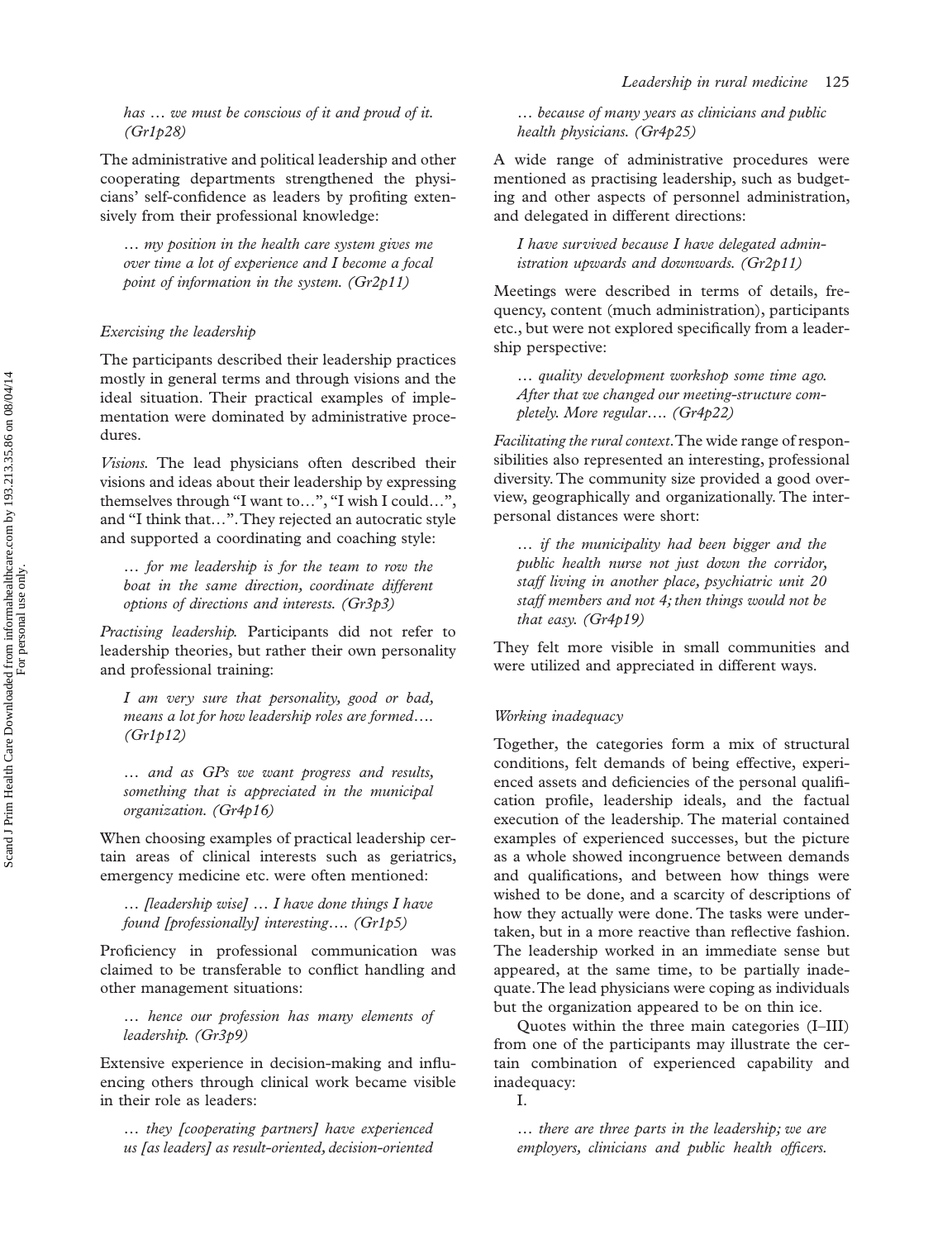## 126 *J. Hana & C. E. Rudebeck*

*The problem is not the complexity but we have no time to do it. It is just not possible … .* 

*…in a consultation; somebody asks about the nursing home, phone ringing, leave application, a prescription …all hats on. That is the challenge so difficult to cope with....* 

II.

*…a part of our authority comes from our clinical work … .* 

*…to move the community effectively from A to B, there is nobody to tell me how to do it. I have no tools, no mandate. We live on our authority and try to use it … .* 

*…I think I have had 2 weeks of local leadership courses, useless … . I need tools in leadership, how to think, how to practise leadership in my situation. These courses did not fit my reality....* 

### III.

*…the line lead role; there is a lot of administration, budget/personnel …kind of indirect leadership … .* 

*…now we use meetings [after training], it is OK after all, my personality likes doing things informally via indirect channels … .* 

### **Discussion**

### *The results*

Demands and challenges, personal qualifications, and the ideas and practice of exercising leadership were described. Generally the interviewed lead physicians seemed to cope with their task as individuals, but the organization appeared to be on thin ice. There was incongruence in their descriptions between demands and qualifications, and a lack of descriptions of deliberate actions of leadership that matched the ideals. Shortcomings were also described explicitly. Although some of the findings should be no surprise to those involved in rural primary care leadership, an overall and systematic picture is necessary to understand its characteristics.

Medical training and practice were held to be important assets, but from a leadership perspective the doctor-patient and the leader-subordinate relationships differ.

To be a good lead physician and find ways of developing health care, so much more than medical competency is needed [18].

The authority from clinical experience as a GP reinforces the leadership role. A substitute function through professional competence has been described [19], but it might also hinder efforts to acquire specific leadership training.

Work experience has advantages but as the only substitute for leadership it is not sufficient. However, clinical experience seems to be essential to create motivation for leadership. This challenges many rural communities, which have no other choice than convincing young, inexperienced doctors with little motivation to embark on leadership [10].

Clinicians are action-focused problem-solvers. The more strained the situation the more probable it is that "clinical reflexes" also dominate leadership behaviour. This minimizes overview and the taking of long-term structural measures.

The participants advocated a supportive leadership style but gave few examples of implementation. In contrast, administration was described in detail, and they tried to avoid it, but in smaller communities it is often impossible to delegate. Overburdening clinical work forced them to take on ad hoc solutions and leadership became "left-hand work". This situation made lead physicians lower the level of formalized leadership and opt more for problemsolving. This shift towards *leadership by exception* has been found by others, where rural lead nurses advocated the supportive style but practised it only conditionally [20].

*The Full Range of Leadership Model* [21] incorporates all aspects of leadership behaviours, ranging from charismatic/relation/change-oriented style (transformational), through task oriented/active – passive management by *exception* (transactional), to laissez faire (no leadership). Research shows that the correlation of an *exception*-focused style with subordinates' satisfaction and performance ranges from slightly positive to significant negative  $[21]$ . The working but still inadequate leadership that stands out as a main feature in our material seems to correspond with an *exception*-focused style. Over time this style has been proved to place considerable strain on both the leader and the organization. We do not claim that major structural problems can be solved only by practising other styles within the model, but they could better contribute to what it is possible to do even under difficult circumstances.

### *Comments on the method*

Recruiting lead physicians was challenging, which others have also experienced [22]. The most common causes for rejecting participation were tight schedules and long travel distances. Participants were probably a selection of motivated physicians. They constituted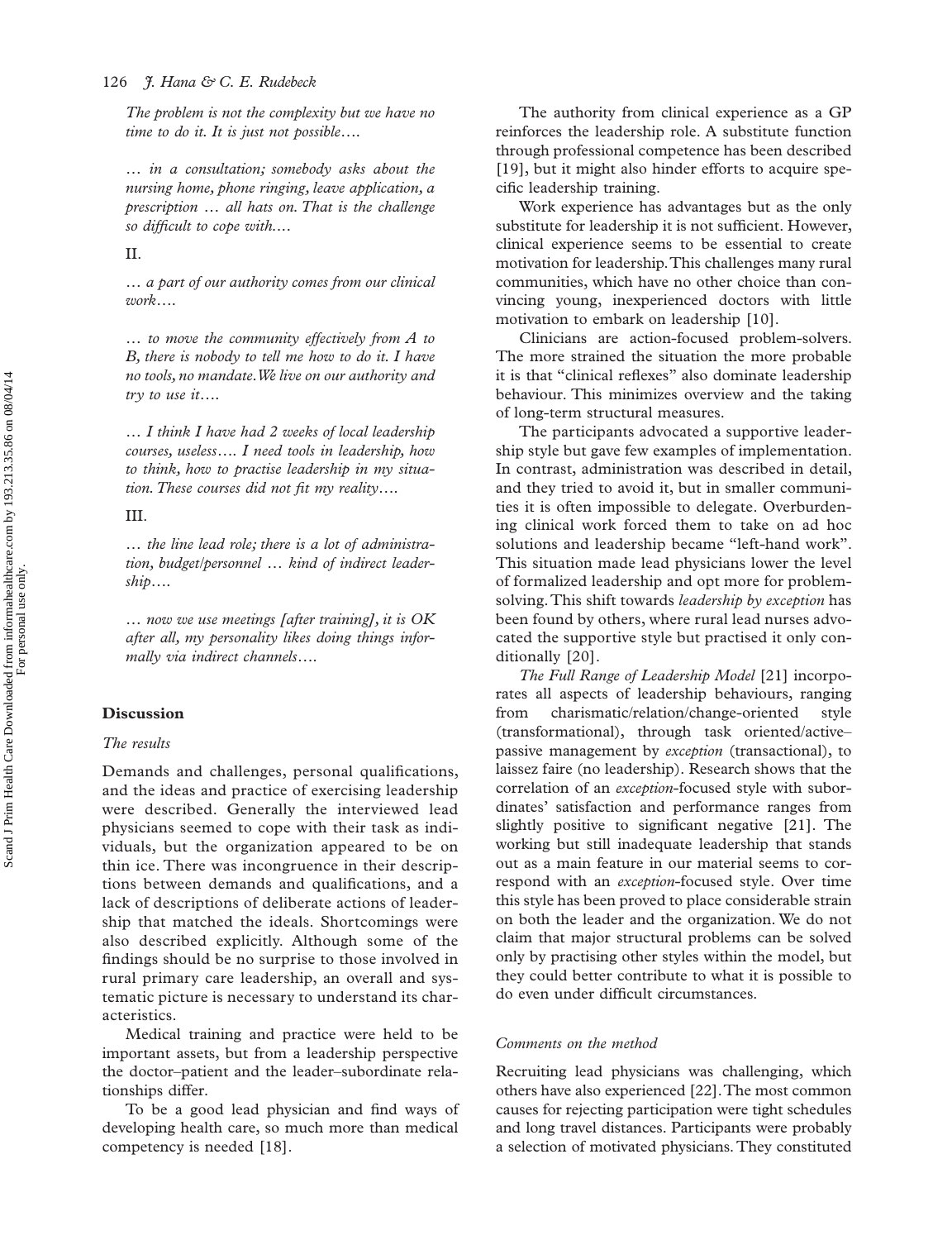a homogeneous group within a shared profession, which inevitably both represents and invites conformity. Despite this, the data were deep and varied, containing both positive and negative accounts.

The facilitator, also a GP clinician, seemed to give legitimacy to and make conditions favourable for creating an apparently trusting climate within the groups. These advantages of peer interviewing have also been described by others  $[23-25]$ . We believe them to outweigh the risks which have been pointed out by other researchers, that is, that a peer discussion leader, by increasing tendencies to loyalty and conformity, makes the participants hold back important information [26]. The study refers to conditions in rural general practice in North Norway. Different aspects of the results have found support in other studies, adding to its transferability  $[27 - 30]$ .

### **Conclusion**

Lacking the proper preparation for their task, rural lead physicians seemingly respond to their challenges through a less effective leadership style, leading by exception. Lead physicians manage the best they can, and cope with the situation as individuals, but the organization is on thin ice. The chosen strategies have the potential for improvement, and the expressed needs and recommendations of the lead physicians for tailored training rooted in their clinical practice should be listened to.

### **Acknowledgements**

The authors would like to thank the lead physicians in the region for their willingness to participate and for their enthusiastic involvement in the discussions. The study would have been impossible without their support. The authors also thank linguist Jessica Vinter for language checking.

### **Funding**

The study has been supported by the "National Centre for Rural Medicine", University of Tromso and "The General Practice Stipend", Norwegian Medical Association, and their support has been greatly appreciated.

### **Ethical approval**

The required approval has been granted by "The Norwegian Social Science Data Services" (Ref 20050118455/RH).

# **Conflict of interest**

None declared.

#### **References**

- [1] Wilkinson D et al. The handbook of rural medicine in Australia. Oxford: Oxford University Press; 2004.
- [2] Lian OS, Merok E, editors. Mellom nostalgi og avant-garde. Distriktsmedisin i moderne tid [Between nostalgia and avant-garde. Rural medicine in modern times]. Kristiansand: Høyskoleforlaget AS; 2005.
- [3] Strasser R. Rural health around the world: Challenges and solutions. Fam Practice 2003;20:457-63.
- [4] National Directorate for Health and Social Affairs. "...and it's going to get better!" - National strategy for Quality Improvement in Health and Social Services (2005-2015). Oslo: Directorate for Health and Social Affairs; 2005.
- [5] World Health Organization. MAKER. Geneva: WHO; 2008. Available online at: http://www.who.int/management/streng then/en/index.html.
- [6] World Health Organization. The World Health Report 2008: Primary health care now more than ever. Geneva: WHO; 2008.
- [7] Baker R. Reforming primary care in England again: Plans for improving the quality of care. Scand J Prim Health Care 2000;18:72-4.
- [8] Norwegian Medical Association. http://www.legeforeningen. no/id/18.
- [9] Pettersen BJ, Hofoss D. Are public health physicians fading out of management? Eur J Public Health 2007;0:ckm031v1-4.
- [10] Markuns JF, Culpepper L, Halpin Jr WJ. A need for leadership in primary health care for the underserved: A call to action. Acad Med 2009:84.
- [11] Paliadelis PS. Rural nursing unit managers: Education and support for the role. Rural and Remote Health 2005;5:325. [Online], 2005:1-8.
- [12] Kekki P, Sihvonen M. Health centre efficiency: First results of an organizational analysis of four Finnish health centres. Scand J Prim Health Care 1989;7:143-7.
- [13] Saxén U, Jaatinen P, Kivelä S-L. How does a shortage of physicians impact on the job satisfaction of health centre staff? Scand J Prim Health Care 2008;26:248-50.
- [14] Alanen SI, Johannala-Kemppainen R, Ijäs JJ, Kaila M, Klockars M, Mäkelä M, et al. Evaluation of current care effectiveness: A survey of hypertension guideline implementation in Finnish health centres. Scand J Prim Health Care 2007:25:232-6.
- [15] Kvale S. Interviews: An introduction to qualitative research interviewing. Oslo: Gyldendal Norsk Forlag AS; 2001.
- [16] Elo S, Kyngäs HJ. The qualitative content analysis process. J Adv Nurs 2008;62:107-15.
- [17] Graneheim UH, Lundman B. Qualitative content analysis in nursing research: Concepts, procedures and measures to achieve trustworthiness. Nurse Educ Today 2004;24:105-12.
- [18] Dahlbom-Hall B, Jacobsen B. Leger og ledelse. [Physicians and leadership]. Oslo: Tano Aschehoug; 1999.
- [19] Yukl G. An evaluative essay on current conceptions of effective leadership. Eur J Work Organiz Psychol 1999;8:23-48.
- [20] Parry KW. The new leader: A synthesis of leadership research in Australia and New Zealand. J Leadership Studies 1998;  $5:82 - 105.$
- [21] Bass BM, Riggio RE. Transformational leadership. 2nd ed. Mahwah, NJ: Lawrence Erlbaum; 2006.
- [22] Ijäs J, Alanen S, Kaila M, Ketola E, Nyberg S, Välimäki M, et al. Primary care guidelines: Senior executives' views on